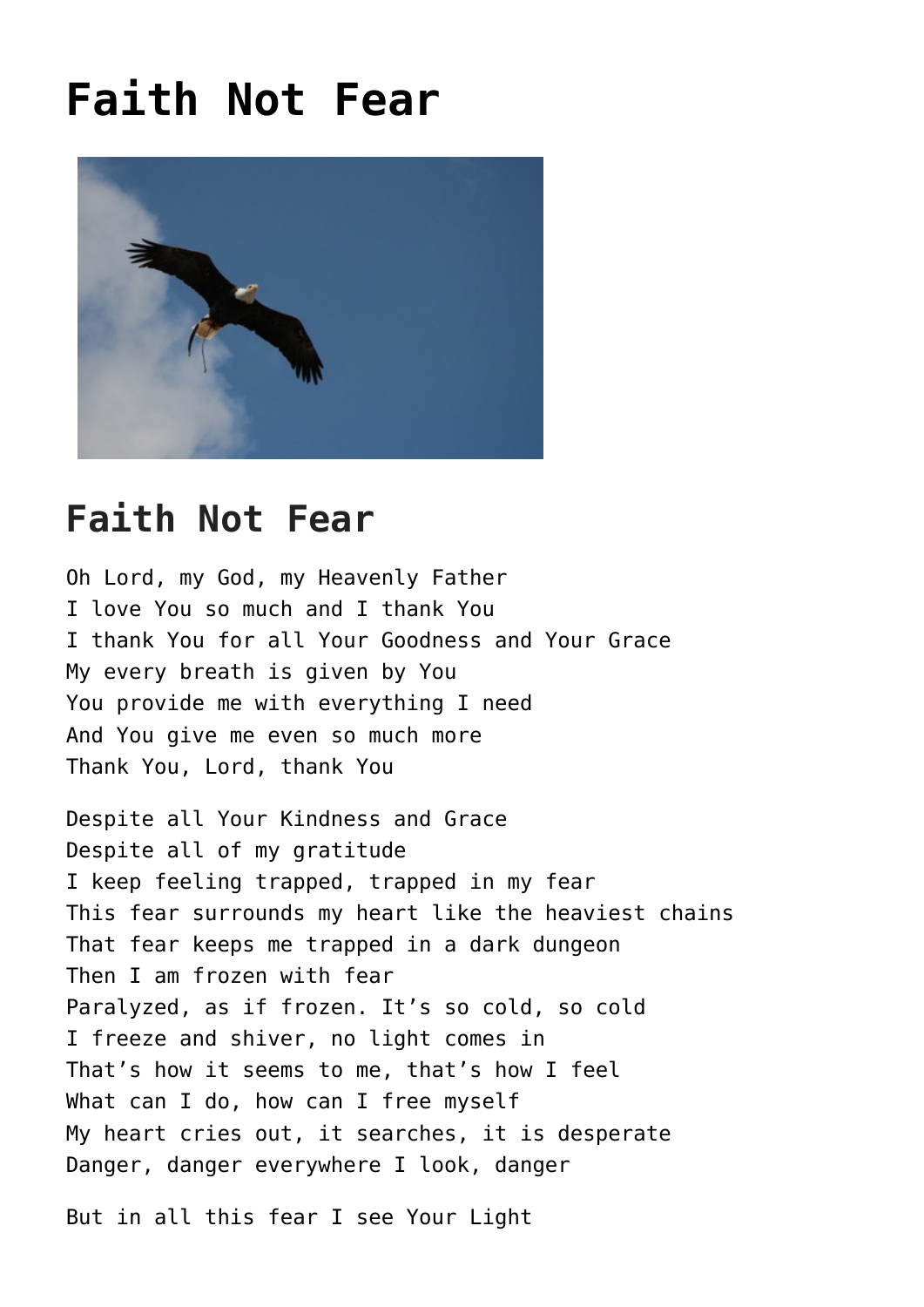Yes, I see Your Light and it illuminates my heart I am filled with Your Love, yes, Your Love Oh, how much You love me, how much You love me

Faith fills my heart, yes, the faith that brings all my hopes All the love of my heart into this world Into this world and my fear dissolves

Yes, my fear no longer has any strength or power over me My faith, my innermost knowledge about You Your Presence in my life, now and forever

Faith is the force that brings the impossible, the potential All my hopes into this world in which I live Yes, my faith is my heart's knowledge of You About Your Love, about Your Presence in my life

Oh Lord, my God, my Heavenly Father You are the reality, the everlasting reality in my life How much I longed for You and now Yes, now I know You were always there, there in my heart You were there and You waited for me, waited That my faith recognizes You and makes You my reality The only reality of my life, the only reality The reality that lasts forever and ever

You fear, you no longer control me Your power over me is broken forever I live in the Presence of God and in faith Faith and hope are the joys of my life Innocent, renewed every moment in You and through You

Oh lord I live, yes, I live, finally I know I know what life is – life is the realization of You The realization of You in my life, in me My heart rejoices, it is filled with the purest joy Fear, you are no longer part of me, never again I live in faith, in love, in the Love of my Lord The Love of my Lord fills my heart